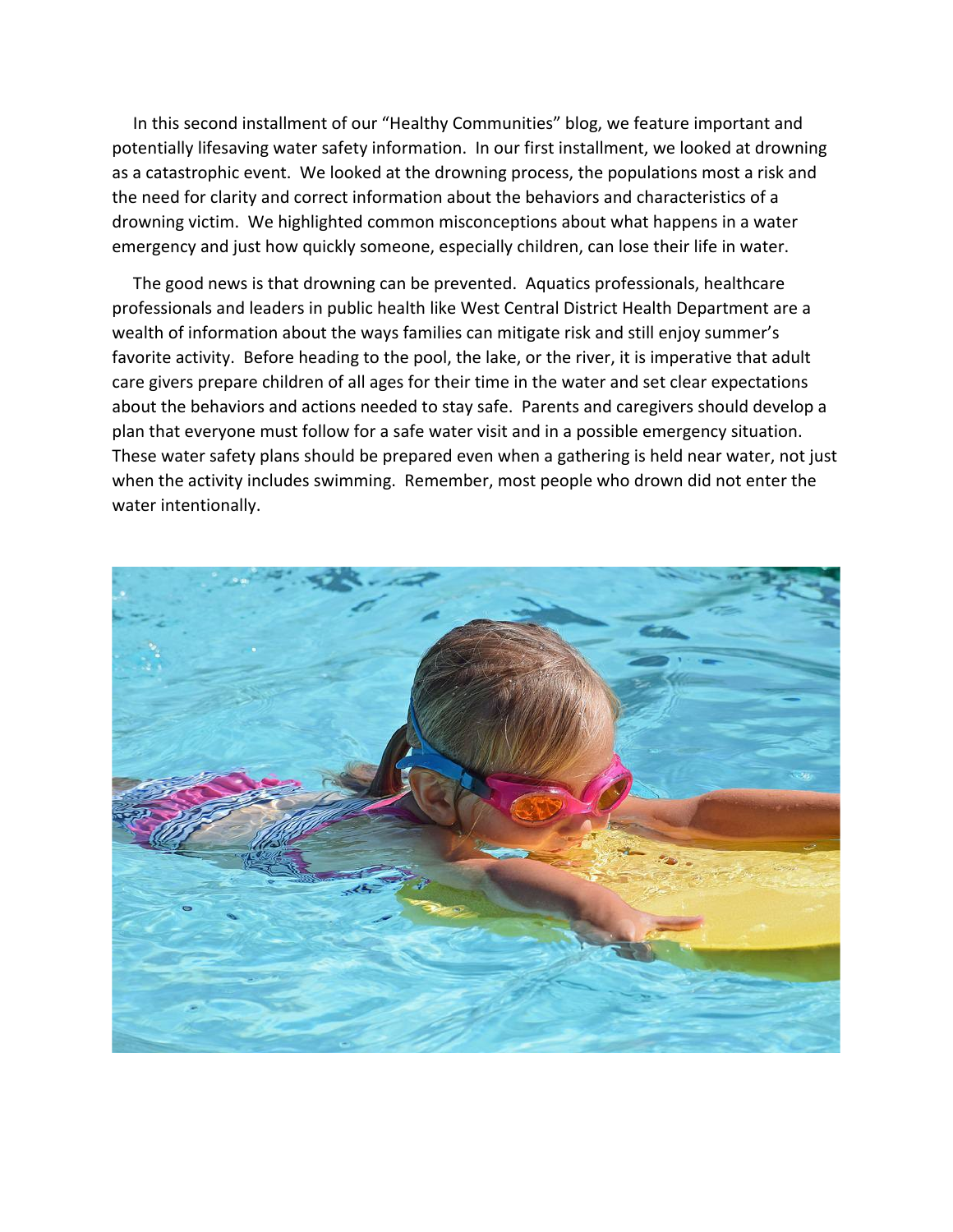Take a water safety course if one is available in your area. A blog about water safety can only touch the surface of the things families need to know to stay safe around the wide variety of places people can enjoy the water. This type of education is not the same as swimming lessons. Water safety training is an educational curriculum that helps families develop a water plan that can prevent a tragedy and allow everyone to enjoy the wonders of being in the water safely. Swimming lessons should be thought of as an essential part of a child's overall education. The philosopher Plato once remarked, "A man is not learned unless he can read, write and swim." The earlier a child is introduced to the water the better. There are physical, cognitive, and emotional benefits beyond safety to young swimmers. Infants and toddlers demonstrate higher cognitive scores and better problem-solving skills than non-swimming youngsters.<sup>1</sup> Children who swim year-round are found to be more socially well-adapted. Water play also acts as resistance, building stronger muscles and better coordination. Swimming kids breathe better and get more oxygen.<sup>2</sup> Besides health and safety benefits, swimming is fun!

One of the most concerning realities from a public health lens is the number of Americans who misjudge their ability or their child's ability to swim. The ability to kick and paddle a few feet with the mouth barely clear of the water is often understood as "knowing how to swim." The American Red Cross, the nation's leading authority on water safety for over 100 years, surveyed Americans in 2014. The responses centered around a simple question, "Can you swim well enough to save your life?" Of Americans surveyed, 80% said they can swim…but less than half of Americans can perform all of the 5 basic skills that could save their life in water. Only 46% of Americans can perform all 5 of the basic water safety skills. These skills are: 1) Step or jump into water over your head 2) Return to the surface and float or tread water for at least one minute 3) Turn around in a full circle and find an exit while treading or floating 4) Swim 25 yards to the exit without stopping 5) Exit from the water with no assistance. These are the minimum



skills required for anyone and they define what it means to be "safer" in the water.

Beyond water safety education and learning to swim, parents and other caregivers should be very clear about their role in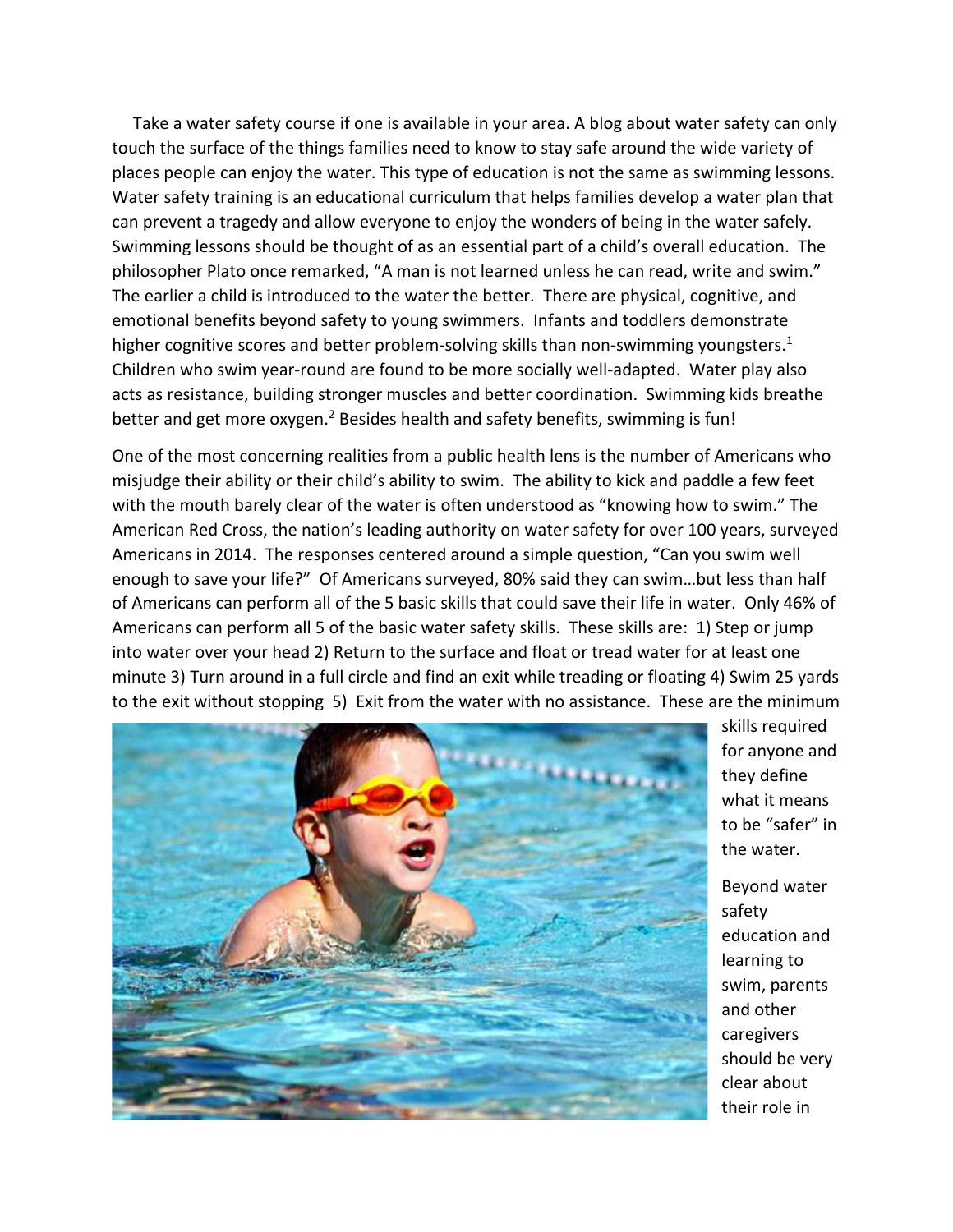drowning prevention. Young children, non-swimmers and weak swimmers must be constantly supervised by a vigilant adult who remains within reaching distance of the child, even in the presence of lifeguards. Parents should not rely on floatation toys, "water wings" and other inflatables or even lifejackets to prevent drowning. While Coast Guard-approved lifejackets are important for non-swimmers and all boaters, parents cannot assume their child won't remove a lifejacket when they are not looking and enter the water. Constant, vigilant supervision is necessary, with parents or caregivers in the water. Both parents and kids will also have more fun if everyone is in the pool!

 Make sure that there are barriers around any water and that those barriers are adequate and well-functioning. Home pools are a particular risk without common sense safety steps. Self-latching fencing and gates, locks, and alarms are all important, but nothing substitutes for constant supervision of young children. Remember that dangerous water for an infant and toddler can be as seemingly harmless as a bucket of water or a toilet. We talked last time about disproportionality in toddlers. Their heads are large and can make it impossible for them to get their face out of the water. Empty backyard kiddie pools each day. Infants under 1 year are more likely to drown at home, kids 1-4 are more likely to drown in a pool and kids 5-17 are more likely to drown in natural water. $3$  The bottom line is there is no substitute for adult supervision.

When choosing where to swim, it is always better to swim in a lifeguarded facility. Lifeguards are trained to prevent and respond to emergencies and serve their communities as public safety personnel. Drowning rates are higher in un-lifeguarded areas. When enjoying a private pool, a lake front or riverbank, designate one person to be the "water watcher" and have rescue equipment available. Always keep a phone near the water and never let your phone become a distraction from the constant supervision of young children. Phones are your immediate connection to EMS in an emergency, but they can also interrupt that constant and



vigilant supervision that is most needed. Caregivers should learn and practice CPR and First Aid for Severe Trauma.

Teach your children to respect the authority of lifeguards and insist that they learn basic pool rules before being allowed to visit the pool without you. Rules are designed to protect everyone and one